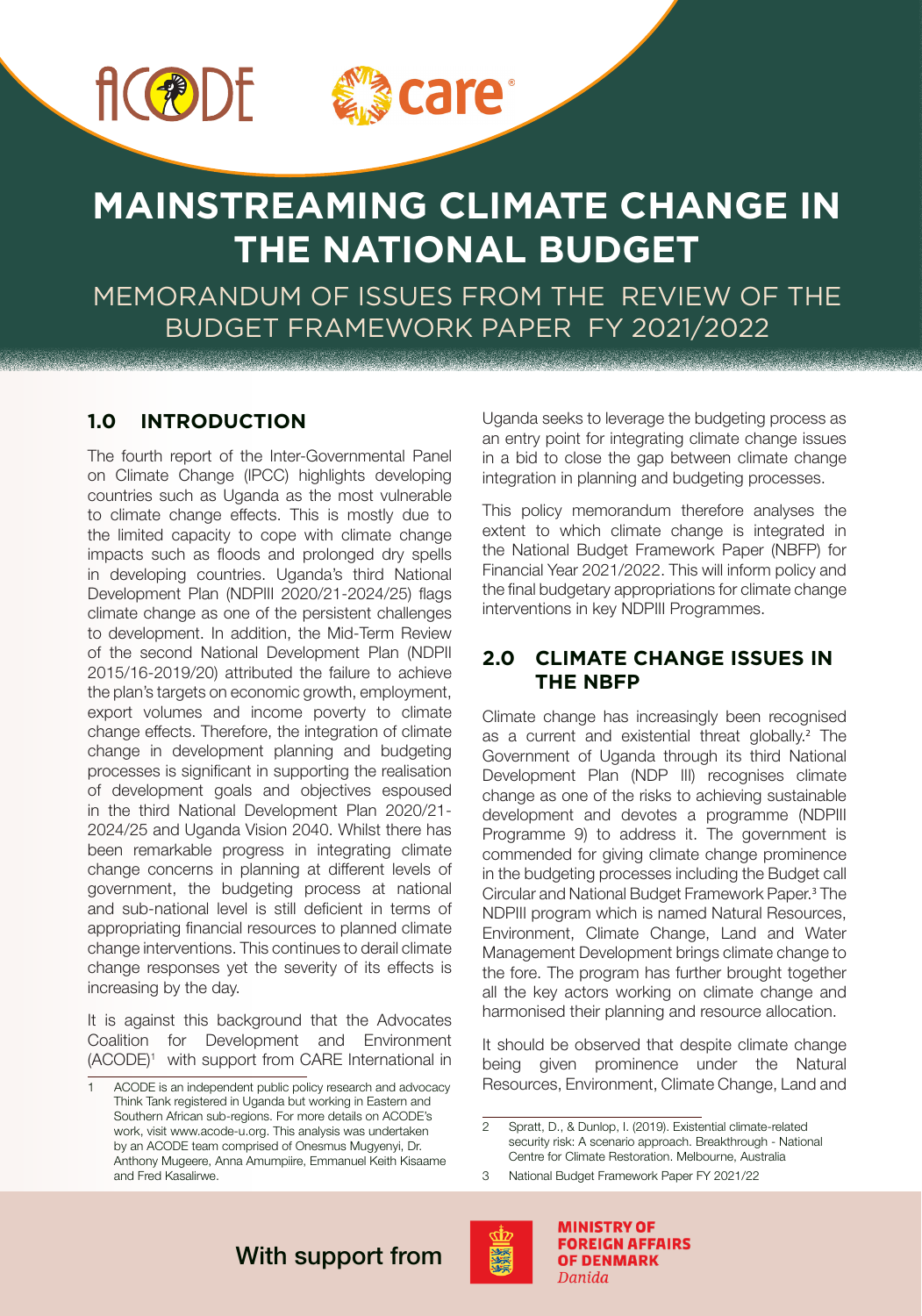Water Management Program in the National Budget Framework Paper (NBFP) FY 2021-22, the other programs particularly those prioritized in Uganda's Nationally Determined Contributions (NDC) are deficient in terms of climate change response.

Therefore, the programmes should ensure that their Ministerial Policy Statements have clear strategies to attract climate change financing in the country. The programme and their policy statements should also provide for strategies to enhance efforts to reduce emissions and build resilience to climate change and strengthen the coping capacity of vulnerable populations to the effects of climate change and disasters. It also needs to leverage research, innovation and adoption of appropriate green technologies to incentivize conservation and diversify economic opportunities for communities within the vicinity of natural resources. These measures were not sufficiently articulated in most of the programmes' strategies. In addition, whilst the second Budget Call Circular encourages programmes to attract climate finance from external sources, local efforts are more feasible in the face of COVID-19 which has significantly constrained the availability of development assistance.

# **3.0 THE INTEGRATION OF CLIMATE CHANGE IN THE FY 2021/22 NATIONAL BUDGET FRAMEWORK PAPER**

# 3.1 The Natural Resources, Environment, Climate Change, Land and Water Management Development Program

The program sets out a number of strategies to achieve its objectives and contributes to the NDPIII objective 1 which is; enhance value addition in key growth opportunities. However, there are a number of gaps.

### 3.1.1Proposals

While the program strategies are clearly set out; we propose an inclusion of the following strategies in the ministerial policy statements of the votes under the programme:

• The programme should consider enhancing Public Private Partnerships to increase the availability of alternative livelihood opportunities for the communities living near natural resources. We envisage that this will reduce the reliance on the natural resources and extractives as the sole means of livelihood and help restore degraded

river systems and their catchment areas as well as the forest coverage. The regulation of sand and clay mining is silent in the strategies. Sand and clay mining in the wetlands should be regulated. The NDPIII observes that: Uganda loses 846 km2 of its wetlands annually, the major causes of wetland degradation being poor farming practices, unplanned urbanization, expansion of informal settlements, excessive water abstraction, income poverty, poor intra and inter sectoral coordination with regards to continued issuance of land titles in wetlands, sand mining and industrialization with some of the demarcated business/industrial parks located in wetlands.<sup>4</sup>

- The programme needs a clear strategy on the management of new strains of waste such as masks owing to the COVID-19 pandemic.
- Parliament needs to expedite the passing of the Mining Bill into law to guide the extraction of resources such as sand, murram and clay.
- Parliament should also consider enacting the Climate Change Bill, 2020 into law. It is perilous to continue operating without a clear climate change legal framework given the growing severity of climate change effects.
- The program still has challenges of inadequate climate change financing. It is notable that the Programme has been allocated fewer resources than its stipulated resource requirement in the NDP III. The projected allocation of UGX 593.61 Bn in the NBFP FY 2021/22 represents only a quarter (25%) of the programme's resource requirement in the NDP III. Consequently, there is need to identify local innovative climate financing mechanisms to ensure adequate climate change funding for planned interventions. A study<sup>5</sup> on climate financing recommended the establishment of a National Climate Green Fund under a semi-autonomous agency with oversight from Permanent Secretaries of Ministry of Finance, Planning and Economic Development and Ministry of Water and Environment emerged as the viable option for a national climate financing mechanism. This option fits within the current operating environment and strengthens current structures especially the National Climate Change Advisory Committee (NCCAC).

# 3.2 Agro- Industrialisation Program

The program intends to promote sustainable land and environment management practices in line

<sup>4</sup> NDPIII p.97

<sup>5</sup> Bakiika, R., Mbatuusa, C., Mugeere, A., Amumpiire, A. (2020). Climate Finance Mobilization in Uganda: The most viable financing option, Kampala: ACODE, Policy Briefing Paper Series No.51.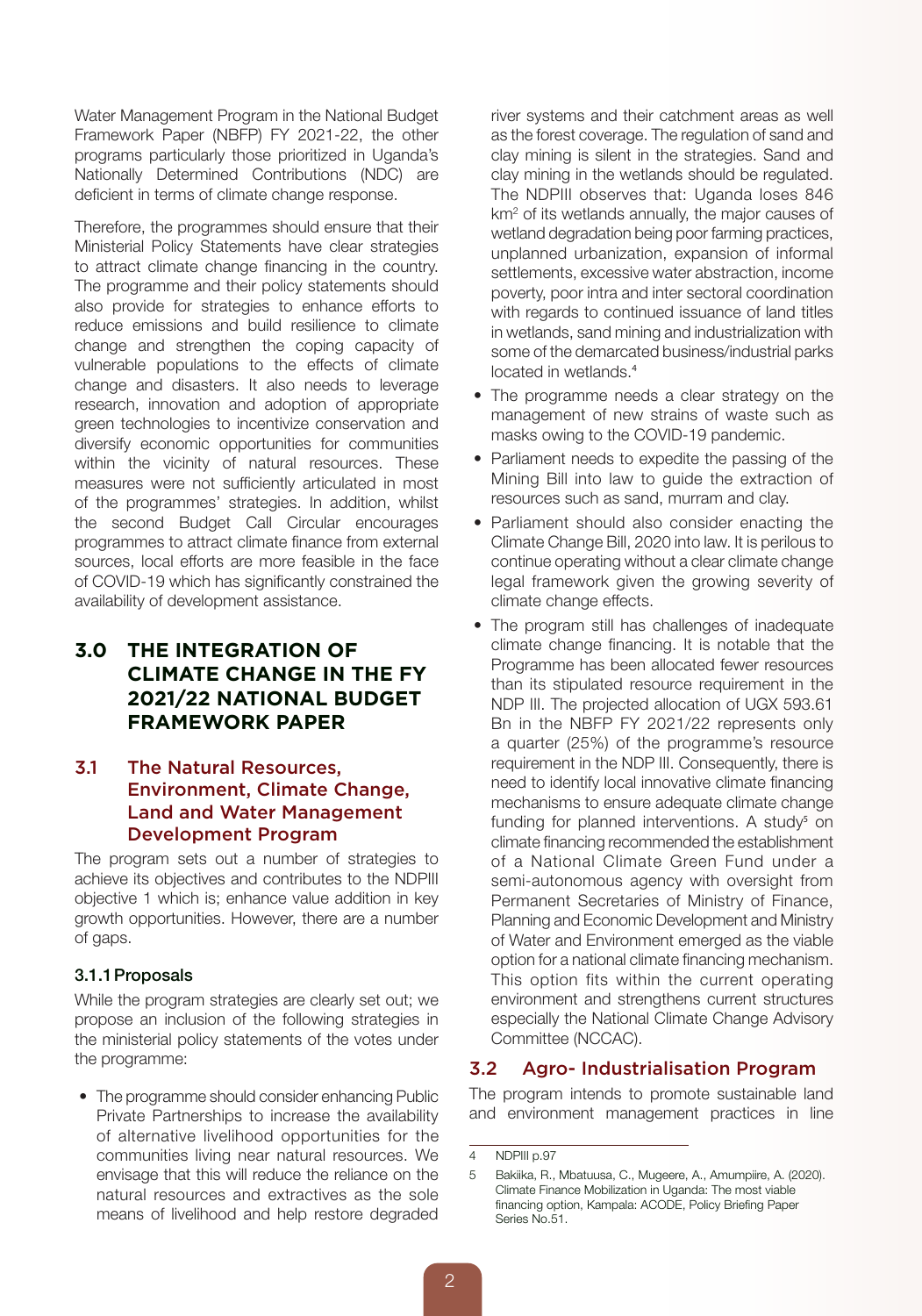with the agro-ecological needs.<sup>6</sup> However most of the climate change interventions in the programme are inclined towards crop resources with none on animal husbandry. In addition, the allocations to the programme's climate change interventions are also meagre to generate any transformative change.

The output which aimed at introducing and up scaling agro-forestry for mitigation of climate change and climate resilience only mentions the procurement and distribution of tree seedlings as an activity to achieve the resilience. It is therefore proposed that:

- Agroforestry practices that sequester carbon dioxide should be promoted.
- Agro forestry should also incorporate other various aspects such as soil fertility management, land productivity enhancement, water conservation, and livelihood support and diversified production of food and forestry products in a sustainable basis. Of recent, agroforestry program and practices are being realized to contribute to multiple aspects of rural livelihood, capacity building of the communities, food production, forestry services, and land productivity. In the context of climate change impacts on rural livelihood, packagebased agroforestry practices can contribute to climate change adaptation.<sup>7</sup>

Under sub programme 2: Improve Postharvest Handling and Storage of Agricultural Products by establishing post-harvest handling, storage and processing infrastructure including silos, dryers, warehouses, and cold rooms of various scale and capacities at sub county, district and zonal levels,<sup>8</sup> neither targets nor strategies have been set out to achieve this. According to the climate smart agriculture program<sup>9</sup> in the Ministry of Agriculture, Animal Industry and Fisheries; the Government plans to reduce post-harvest losses from 3% to less than 10% by 2025 (as indicated by an official from the Ministry at a national climate resilience dialogue in 2020).This aspect ought to be considered.

# 3.3 Sustainable Energy Development

The Government is commended for setting out

8 BFP p.25

plans to increase the consumption of alternative clean cooking energy such as Liquefied Petroleum Gas (LPG), biogas and solar thermal applications.<sup>10</sup> The Government is further commended for the recent removal of Value Added Tax (VAT) on LPG. This has made it more affordable and enhances use of clean gas as an alternative to bio mass energy. It is hoped that this move will reduce deforestation (cutting down of trees for firewood and charcoal for cooking energy). However; generally, this program does not set out its strategies.

While the program intends to Increase access and utilization of electricity through reduction in electricity cost,<sup>11</sup> the BFP provides for reduced unit cost of power for only medium industrial consumers, large industrial consumers and extra-large consumers. The reduction in unit cost for domestic household consumers is not provided for. The use of biomass like charcoal for cooking will continue to increase due to the high cost of electricity as an alternative cooking energy.

#### 3.3.1Proposals

- It is thus recommended that excise duty is removed from LPG since this will further increase its consumption. Real subsidies are needed to combat the increased forest degradation and deforestation.
- Reduce electricity unit costs for the domestic consumers at household level too in order to increase the use of electricity as cooking energy.

### 3.4 Tourism Development Program

This program does not have any set strategies on combatting climate change yet it should contribute towards the country's adaptation and mitigation strategies.

### 3.4.1Proposal

The tourism sector should promote low-carbon initiatives. Low-carbon tourism ensures that any form of tourism promotes low energy intensity, and guarantees that carbon dioxide emissions produced by transport, accommodation and other activities are kept to a minimum. This proposed strategy can be adopted in the Ministerial Policy Statements and the District Development Plans.

# 3.5 Private Sector Development

One of the Program interventions for this FY is to: Build private sector capacity to access green financing and green growth response.<sup>12</sup> This

10 NBFP p.170

<sup>6</sup> BFP P.23

<sup>7</sup> Kishor Aryal; Prakash Singh Thapa; Dhananjaya Lamichhane; Revisiting Agroforestry for Building Climate Resilient Communities: A Case of Package-Based Integrated Agroforestry Practices in Nepal, Emerging Science Journal, Vol. 3, No. 5, October, 2019, p.309

One of the strategic programs is Climate Smart Agriculture (CSA) Program (2015-2025)28 aimed at building resilience of agricultural farming systems for enhanced food and nutrition security.

<sup>11</sup> NBFP p.169

<sup>12</sup> NBFP p.132